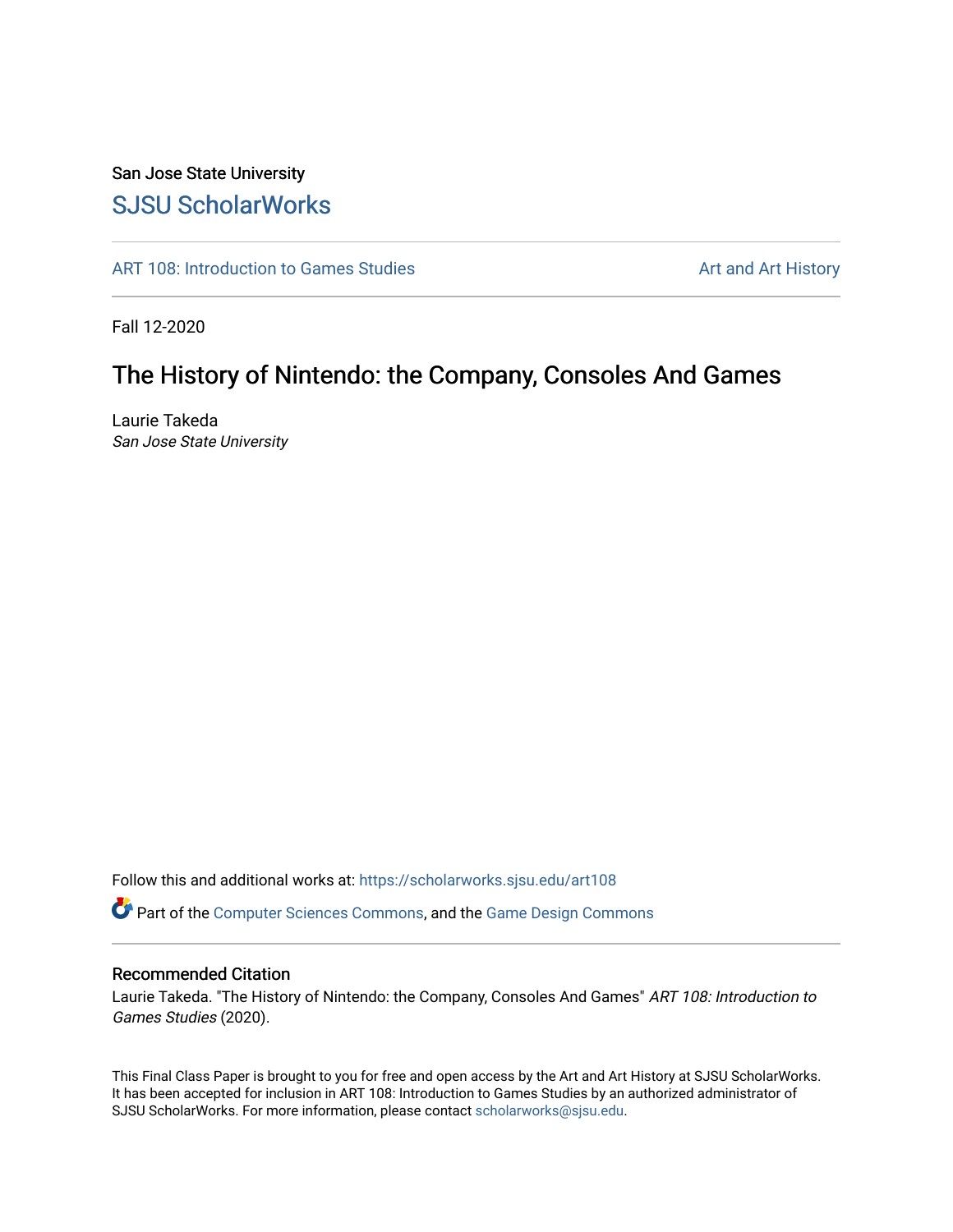#### **The history of Nintendo: the company, consoles and games**

#### **Introduction**

A handful of the most popular video games from Mario to The Legend of Zelda, and video game consoles from the Nintendo Entertainment System to the Nintendo Switch, were all created and developed by the same company. That company is Nintendo. From its beginning, Nintendo was not a video gaming company. Since the company's first launch of the Nintendo Entertainment System, or NES, to the present day of the latest release of the Nintendo Switch from 2017, they have sold over 5 billion video games and over 779 million hardware units globally, according to Nintendo UK (Nintendo UK). As Nintendo continues to release new video games and consoles, they have become one of the top gaming companies, competing alongside Sony and Microsoft.

### *Thesis Statement*

From the start, Nintendo has evolved overall as a company; from a playing card manufacturer to developing a wide variety of video game consoles and video games that are played worldwide, they continue to research and expand upon what the company can offer.

## **Nintendo's company history: Japan**

Fusajiro Yamauchi was the original founder of the Nintendo Company in 1889, but this was a few decades before the company started. developing and selling video game consoles and video games. Before the manufacturing of video games and consoles, Fusajiro Yamauchi had manufactured and sold Japanese handmade playing cards (Hanafuda) in Kyoto, Japan (Wagner,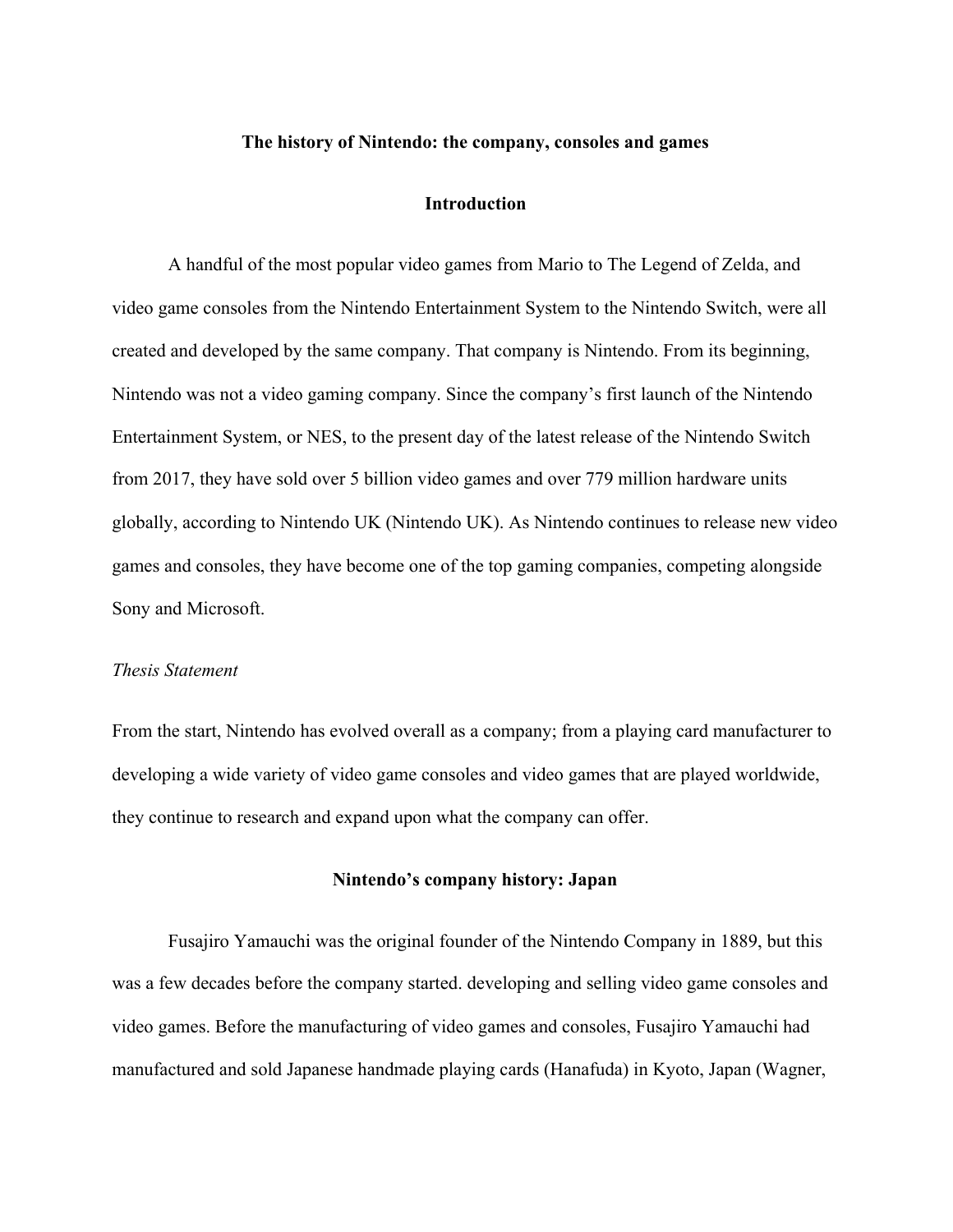4). It was not until 1951, after Fusajiro Yamauchi's death, and the new leadership of Hiroshi Yamauchi (Fusajiro Yamauchi's grandson), that the company's name was changed to Nintendo Playing Card Co., Ltd. (*Nintendo Co., Ltd.,* 2020) and the direction in which the company was heading started to change as well, due to the extent of the manufacturing of playing cards (Wagner, 4). There was a major change in 1963 as the company started to shift from the origin of playing cards. This was the year in which the company had its final name change to Nintendo Co. Ltd., (Diskin, 3) as well as expanding to other business tactics such as taxi services, toys, and games (Wagner, 4).

In the 1970s, Japan had started to collaborate with overseas businesses as the creation of in-home consoles and computer games started to arise. Nintendo was among those companies that followed in those footsteps of the home video game industry, building alliances with companies in North America (Picard, 2013). Around 1977, Nintendo launched their first home video game machines, TV Game 15 and TV Game 6, which were the first game consoles that were successful (Picard, 2013). A significant event that occurred within the beginning of history for video games, especially for Nintendo, was "The Atari shock" otherwise known as the great video game console crash in the USA from 1982-1983 that affected the development of Nintendo home video game consoles and quality control mechanisms for game products (Suominen, 5).

## **Nintendo's company history: North America**

Through many collaborations and connections within America, Nintendo expanded their company, creating Nintendo of America Inc. Nintendo of America Inc., which is run by Yamauchi's son in law, Minoru Arakawa (Diskin, 3). The subsidiary location is in New York, and was announced in 1979-1980 (*Nintendo of America*, 2020). Within a year, Nintendo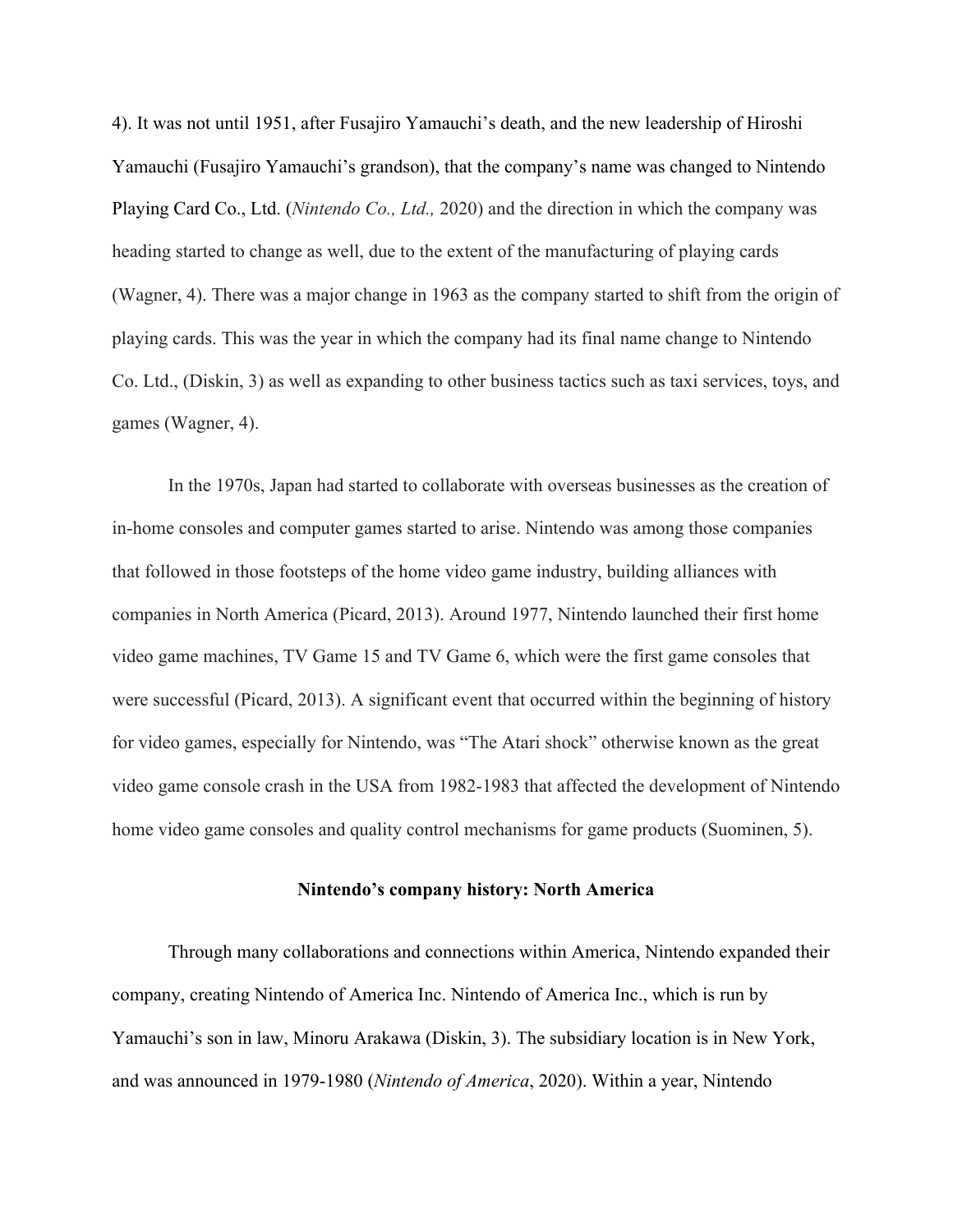developed and began distributing the arcade game Donkey Kong, which became a popular coin-operated machine in the video game business (*Nintendo of America,* 2020). In 1983, Nintendo of America Inc. was established in Redmond, Washington (the headquarters location) and merged with the subsidiary location in New York (*Nintendo of America,* 2020).

#### **Nintendo's console development**

Nintendo's first home video game machines were the TV Game 15 and 6, which were launched in 1977, during the time when 90 percent of the consoles made in Japan were made from major television companies (Picard, 2013). Nintendo did not expect this success because they did not want to invest into the home console market in the beginning of their journey (Picard, 2013). In 1978, Nintendo had started to develop and sell arcade video game machines (*Nintendo Co., Ltd*, 2020). Within a few years, Nintendo released a new home video game system called the Family Computer System/Famicom (in Japan) 1983 (*Nintendo Co., Ltd*, 2020). The Famicom was later re-released and rebranded in 1985 under Nintendo Entertainment System in 1985, featuring some of Nintendo's iconic games such as Super Mario Bros. and The Legend of Zelda (Wagner, 5). Later, in 1988, Nintendo developed the Hands Free controller, which allowed the NES to be more accessible than in previous years (*Nintendo UK,* 2020). Shortly after that in 1989, Nintendo released the Game Boy, a handheld console with interchangeable game cartridges and one screen on the top with the controls on the bottom, along with the 16-bit Super Famicom following the year after (Diskin, 4). The American release of the Super Nintendo Entertainment System (SNES) was released in 1991, but due to incompatibility with the original hardware, the SNES became the new default hardware (Diskin, 4). After the release of the Game Boy and SNES, Nintendo launched another home video game system, Nintendo 64 in 1996 (*Nintendo Co., Ltd*, 2020). Entering into the 2000s, Nintendo enhanced the Game Boy from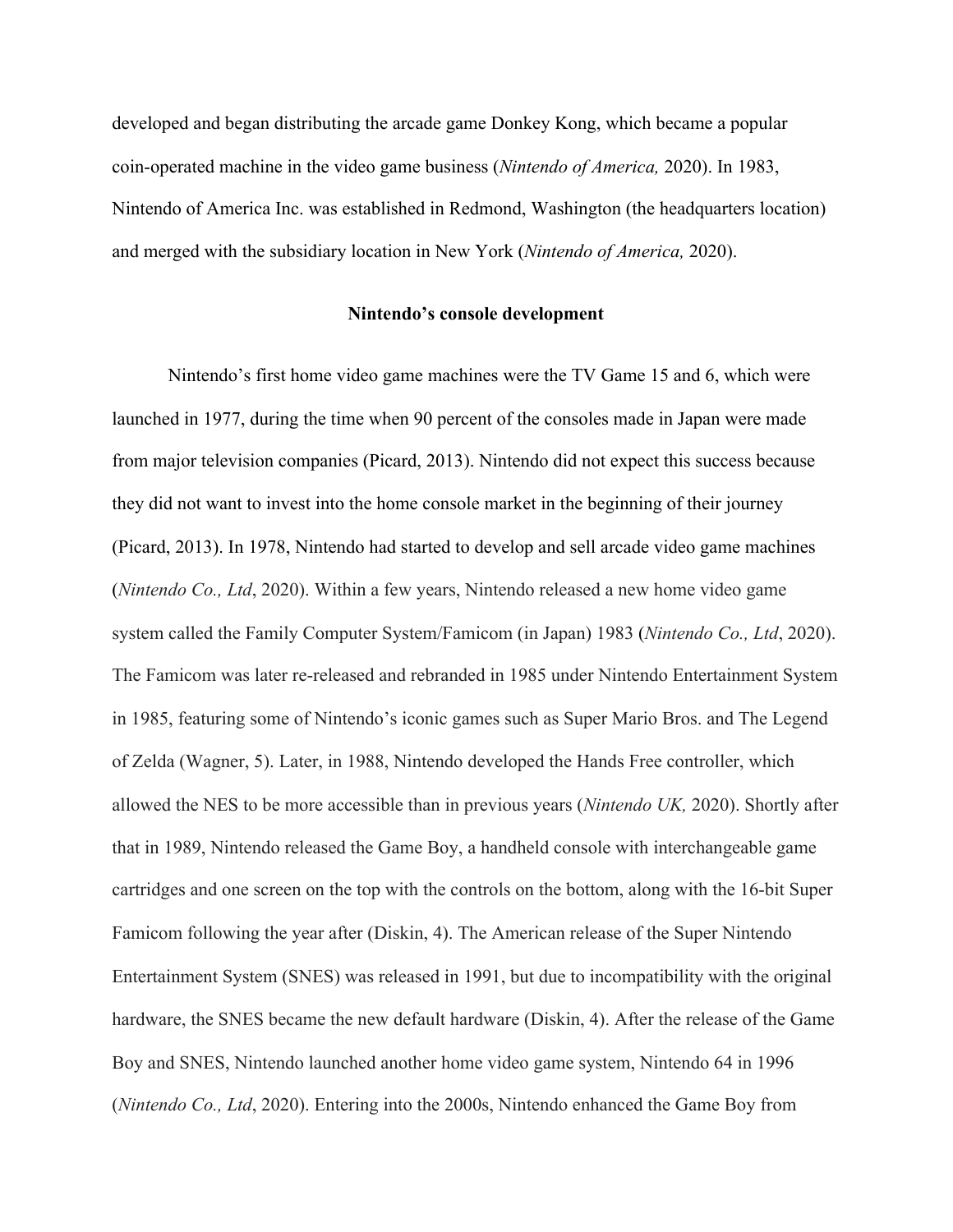1989, and launched the Game Boy Advance, in 2001, as well as the Nintendo GameCube which was a home video game system (*Nintendo Co., Ltd*, 2020). Soon after, in 2004, Nintendo launched the Nintendo DS, which was another handheld gaming system which was also enhanced into the Nintendo DSi (2008) and 3DS (2011) (*Nintendo Co., Ltd*, 2020). In 2006, the popular home video game system, the Wii came out, in which discs were used instead of cartridges, which was later reimagined as the Wii U in 2012, but the Wii U did not have as much of an impact as the other in-home or hand-held gaming systems as the others prior to it (*Nintendo Co., Ltd*, 2020). In the more recent year of 2017, Nintendo released the Nintendo Switch, which is a combination of a handheld and home video game system, which has been a staple of their sales in the earlier months of 2020 (*Nintendo Co., Ltd*, 2020) due to the COVID-19 pandemic.

### **Nintendo's video game history**

From the beginning of their start in the video game industry, most of the video games that were produced from Nintendo were coin-operated, or arcade games. Within the 1980s, some of the arcade games that were released were Donkey Kong (1981), Popeye and Mario Bros. (1983), and Duck Hunt (1984). In the game Donkey Kong, Donkey Kong is the villain that the hero (Mario) had to save his significant other from. Initially Mario's name was Jumpman, but was renamed after the office landlord from the establishment of Nintendo of America's headquarters, which is how the name for Mairo came to be (*Nintendo Co., Ltd*, 2020). A year later in 1985, Super Mario Bros. was released and sold as a game software for the NES. Following Super Mario Bros in 1986 was The Legend of Zelda, which included another iconic character, Link (*Nintendo of America,* 2020). Most of these games within the early stages of Nintendo production of video games were in the form of 8-bit, pixel art and moved towards 2D art. Right around the time of the SNES releases, the art styles of the games continued to shift.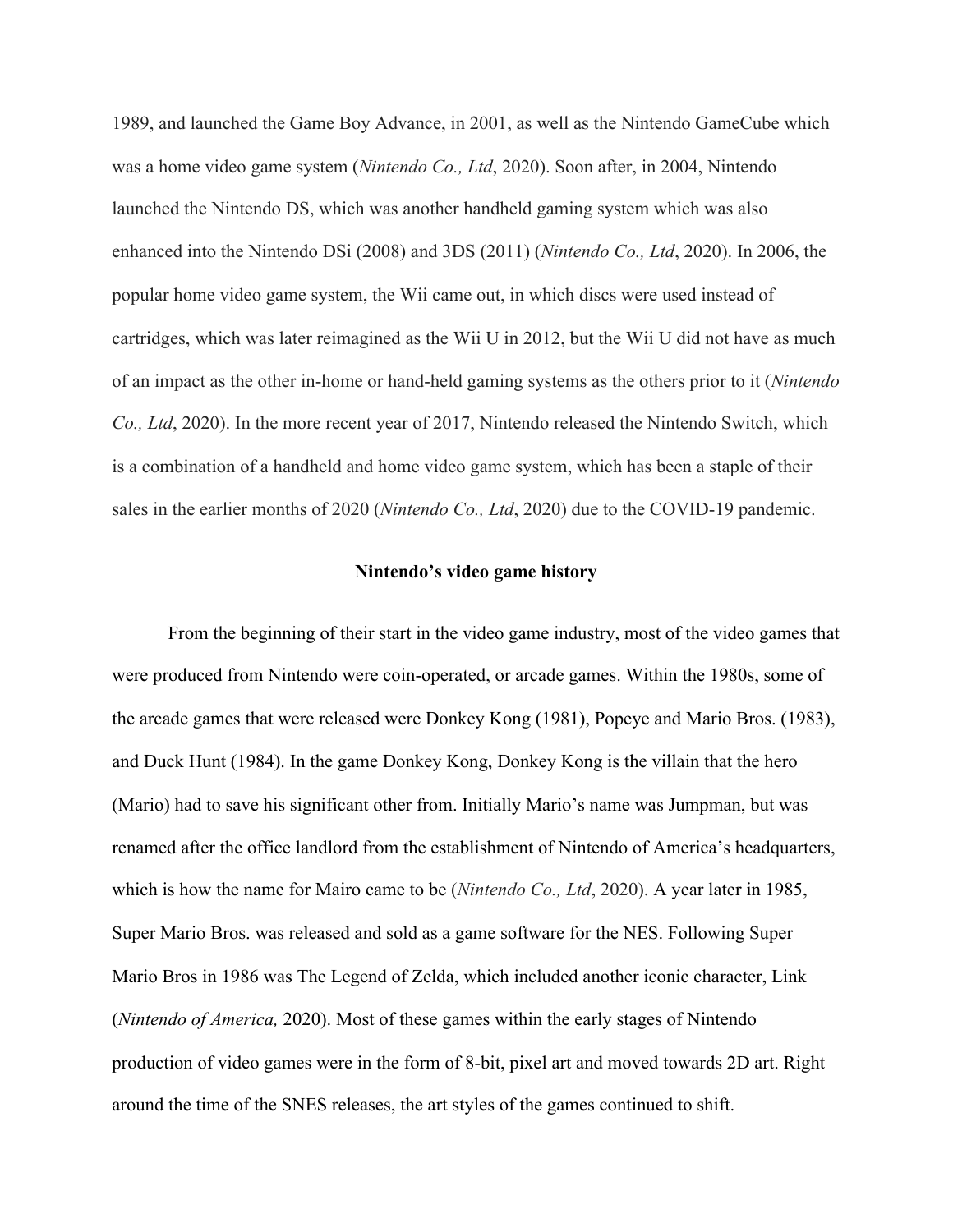Most of the games shifted to more 3D animated games for Nintendo 64 all the way through to the Nintendo Switch. Many games have been released with iconic characters such as Mario, Donkey Kong, and Link, but they also expanded the gaming worlds of those characters with Yoshi, Diddy Kong, Kirby, and Fire Emblem. Nintendo has also collaborated in the past and present with Pokémon, for the older and newer generations of video games that have come out on the handheld, home game systems, and now on mobile devices. There is a wide genre of games that Nintendo has produced from the late 1990s to the present time of 2020. They've come out with action-packed games such as the games from The Legend of Zelda and Super Mario Bros. franchize or even Wii Sports (2006), but they've also come out with other games that are for other players who would rather play something more calming, such as Nintendogs (2005) or the many versions of Animal Crossing (2002, 2005, 2008. 2013, 2017, 2020). But the company as a whole continues to create games for everyone with different gaming backgrounds, allowing there to be a variety of games for anyone to enjoy.

#### **Nintendo's success and more**

From the start of their video game production, Nintendo has been very successful in marketing, producing and selling their products; whether it be game consoles, the video games itself or other parts of the franchise that consumers of Nintendo products have come to love. Some of the well-known names that are the top two selling video game franchises that have made Nintendo what it is today are Mario and Pokémon, but also the other collaborations that Nintendo has had with other third-party and independent developers, such as Final Fantasy and Sonic (Wagner, 5).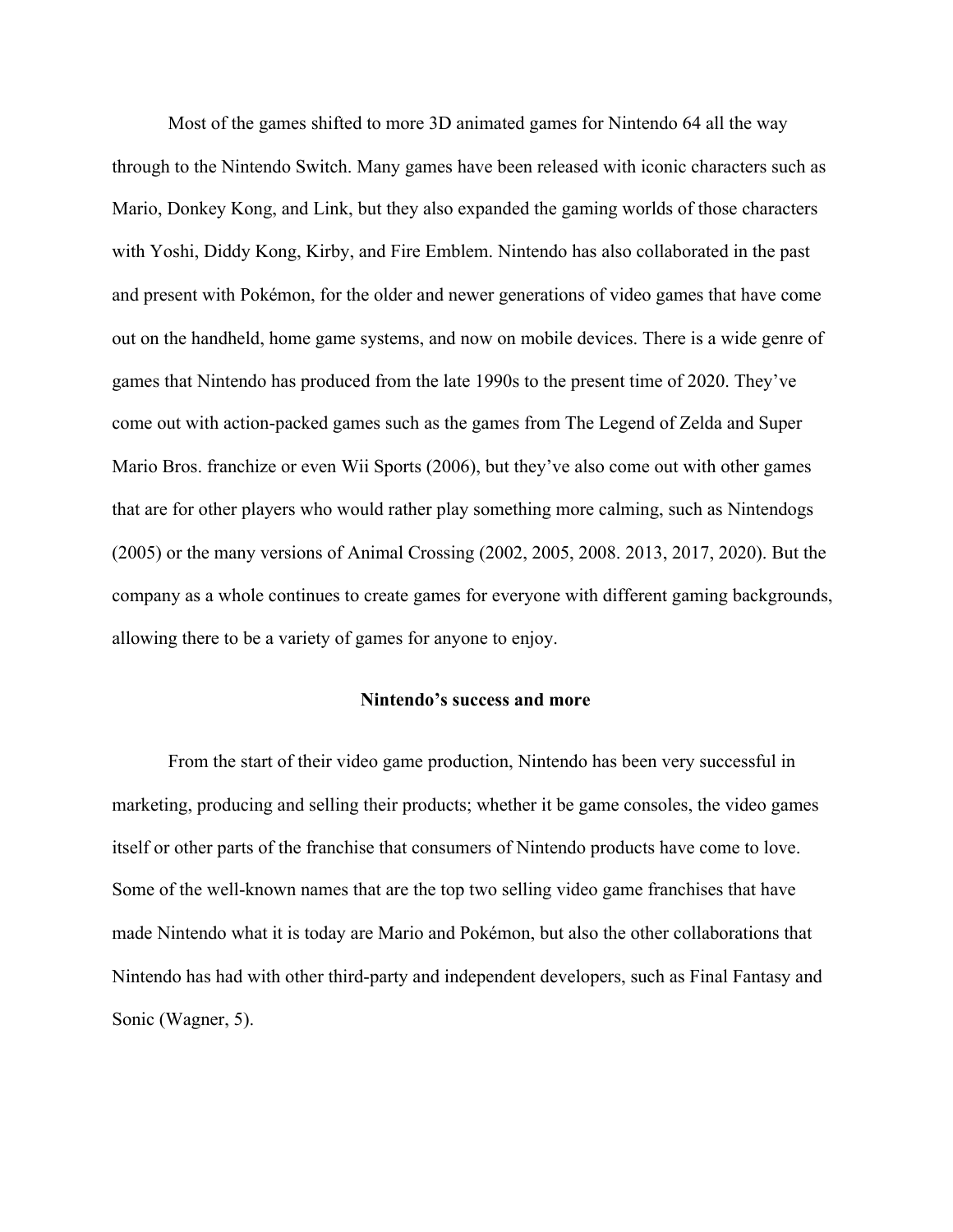Though Nintendo has been very successful from the get go, there were some products that the company has produced that did not work out as well as they were projected to be. One of these products was the Wii U, which was released in 2012, failing to live up to the success of its predecessor (Bronner, 2016). Even with 13 million units sold in its lifetime, there were some complications that made this device not such a hot sale (Gilbert, 2017). The hardware system of the Wii U took longer to load and start gameplay (Gilbert, 2017). The Wii U also failed to have consistency of new game releases, which can take interest away from buying the system or continuing to play the home video game system consistently (Gilbert, 2017). With its design, the Wii U had a tablet with the controls and a screen, as well as utilizing the television screen that the home device was hooked up to. This caused players to have to constantly look back and forth between the Wii U and their television. It was not the most effective gaming device, but it did propose and create a more innovative design for the Nintendo Switch that came out in the first half of 2017.

Since the first Nintendo console was sold, there have been many upgrades and enhancements to each of the consoles and games that the gaming community has come to love. In the most recent years of Nintendo's releases of handheld video game systems, the Nintendo Switch has had the most success, with over 68.3 million units sold globally, and over 456.49 million software sales since its release in 2017 (Barder, 2020). This surpasses the sales from 2018 of the NES (61.91 million units) and SNES (49.1 million units) (Barder, 2020). Since 2017, Nintendo started releasing digital versions of games for the Switch, still continuing to release the cartridge games, but this is a way for the games to be more accessible without having to wait for the game to be shipped or in stock in stores. Along with digital online releases, Nintendo released a handful of mobile games, such as Super Mario (Bronner, 2016), Pokémon Go (2016),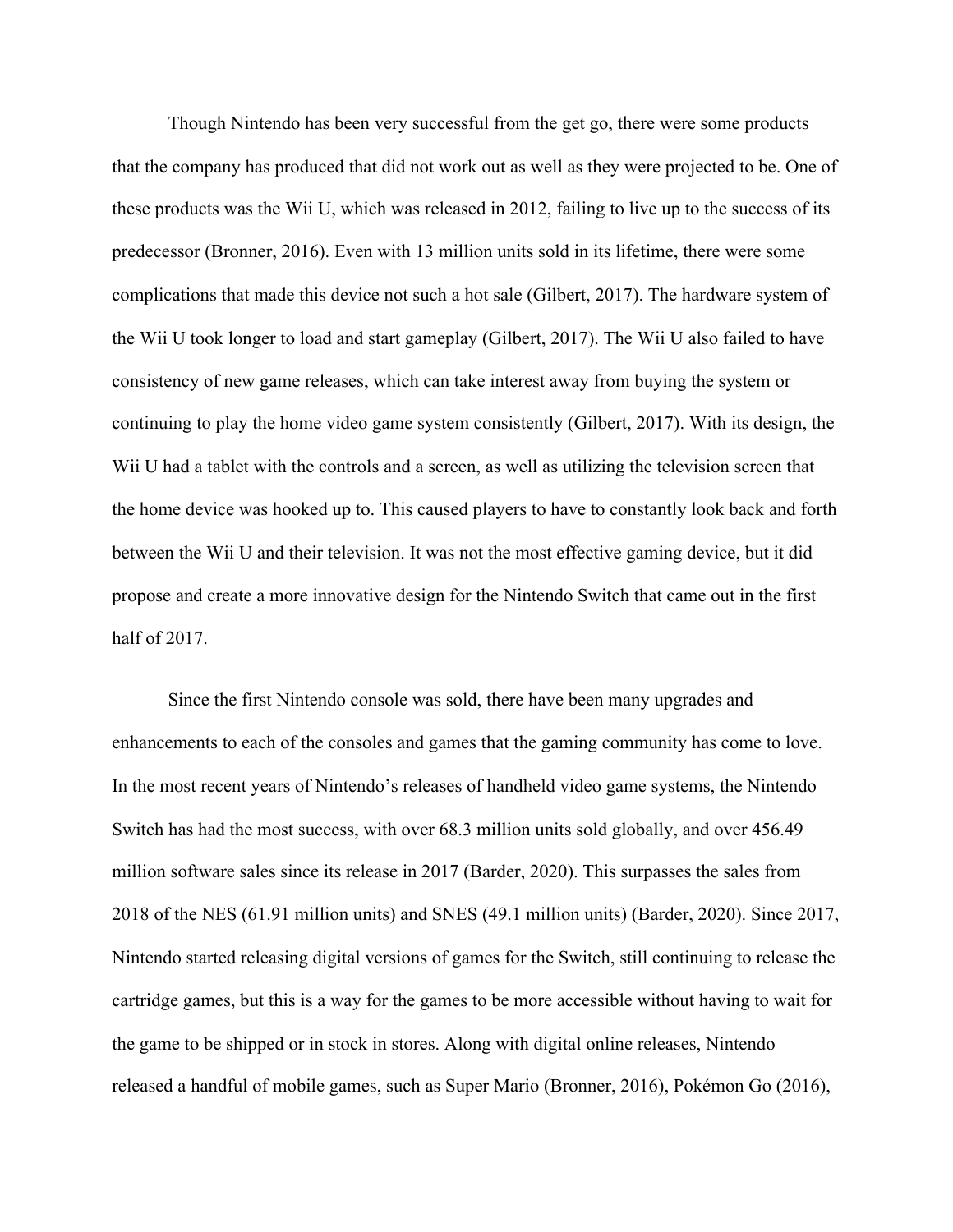as well as Pokémon Cafe (2020). Within the year of 2020 itself, more consumers have purchased the Nintendo Switch due to the COVID-19 pandemic. This was not the only case because there was a collaboration with Animal Crossing, which spiked sales as consumers were trying to get their hands on the console and games. Many people within the gaming community were buying the Switch to occupy themselves while being sheltered in place at home, creating a great way to build a sense of community and interaction with others without having to leave their homes.

Nintendo continues to thrive and expand outside of the video game world with the first theme park, Super Nintendo World, that would be scheduled to open in Osaka's Universal Studios Japan in 2020 (Bronner, 2016), but due to COVID-19, the opening date is pushed back to sometime in 2021. The advertisement for the park does not show what the amusement park would look like, but it does hint at some of the experiences that players can have in the park through iconic Nintendo characters and the games that they have come to love (Lawler, 2020). Nintendo's media presence is shown through the images that have been posted on Twitter as well as other social platforms, letting the world know about what is to come ahead in the future.

## **Conclusion**

Nintendo has become one of the leading game companies, producing new consoles and games through their franchise to engage with those in the gaming community, and continually exceeding expectations; of course not without persevering through trials and tribulations. With their history, it provides more insight for other entrepreneurs that are on the rise, setting yet another foundation for the video game industry.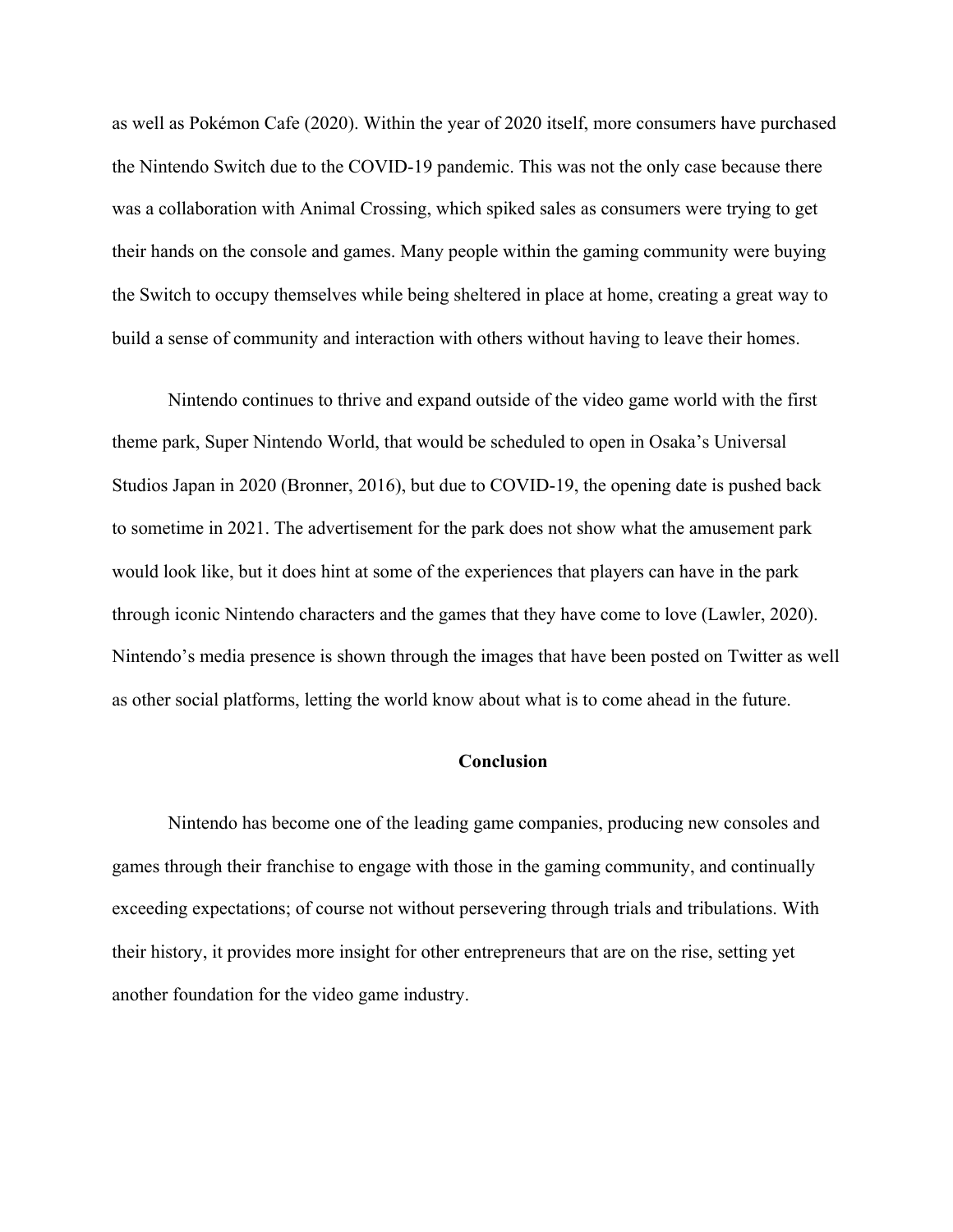## **References**

- Barder, Ollie. "The Nintendo Switch Has Now Sold 68.3 Million Units Globally". *Forbes*, 2020. Online. Internet. 24 Nov. 2020. . Available: [https://www.forbes.com/sites/olliebarder/2020/11/07/the-nintendo-switch-has-now-sold](https://www.forbes.com/sites/olliebarder/2020/11/07/the-nintendo-switch-has-now-sold-683-million-units-globally/?sh=277828d25421) [-683-million-units-globally/?sh=277828d25421](https://www.forbes.com/sites/olliebarder/2020/11/07/the-nintendo-switch-has-now-sold-683-million-units-globally/?sh=277828d25421).
- Bronner, Stephen. "Nintendo Is Leaving Its Comfort Zone, and We're All Better Off". *Entrepreneur*, 2016. Online. Internet. 24 Nov. 2020. . Available: <https://www.entrepreneur.com/article/286396>.
- "Corporate Information : Company History". *Nintendo Co., Ltd.*, n.d. Online. Internet. 24 Nov. 2020. . Available:<https://www.nintendo.co.jp/corporate/en/history/index.html>.
- Diskin, P. (2004). Nintendo Entertainment System Documentation. *Tokyo: Nin-tendo*.
- Gamble, John E. "Competition in Video Game Consoles: Sony, Microsoft, and Nintendo Battle for Supremacy." *McGraw-Hill/Irwin=>?* (2008).
- Gilbert, Ben. "Nintendo Learned from 2 Huge Mistakes with the Wii U to Make the Switch a Runaway Success." *Business Insider*, Business Insider, 9 Oct. 2017, [www.businessinsider.com/nintendo-switch-wii-u-failure-success-2017-10](http://www.businessinsider.com/nintendo-switch-wii-u-failure-success-2017-10).
- Lawler, Richard. "Super Nintendo World Theme Park Is a 'Life-Size, Living Video Game'". *Entrepreneur*, 2020. Online. Internet. 24 Nov. 2020. . Available: [https://www.entrepreneur.com/article/344998?utm\\_source=facebook.com&utm\\_mediu](https://www.entrepreneur.com/article/344998?utm_source=facebook.com&utm_medium=social&utm_campaign=super-nintendo-world-theme-park-is-a-li&utm_content=36371241) [m=social&utm\\_campaign=super-nintendo-world-theme-park-is-a-li&utm\\_content=363](https://www.entrepreneur.com/article/344998?utm_source=facebook.com&utm_medium=social&utm_campaign=super-nintendo-world-theme-park-is-a-li&utm_content=36371241) [71241](https://www.entrepreneur.com/article/344998?utm_source=facebook.com&utm_medium=social&utm_campaign=super-nintendo-world-theme-park-is-a-li&utm_content=36371241).
- "Nintendo History". *Nintendo UK*, n.d. Online. Internet. 24 Nov. 2020. . Available: [https://www.nintendo.co.uk/Corporate/Nintendo-History/Nintendo-History-625945.htm](https://www.nintendo.co.uk/Corporate/Nintendo-History/Nintendo-History-625945.html) [l](https://www.nintendo.co.uk/Corporate/Nintendo-History/Nintendo-History-625945.html).
- "Nintendo History". *Nintendo of America*, n.d. Online. Internet. 24 Nov. 2020. . Available: <https://careers.nintendo.com/about-us/>